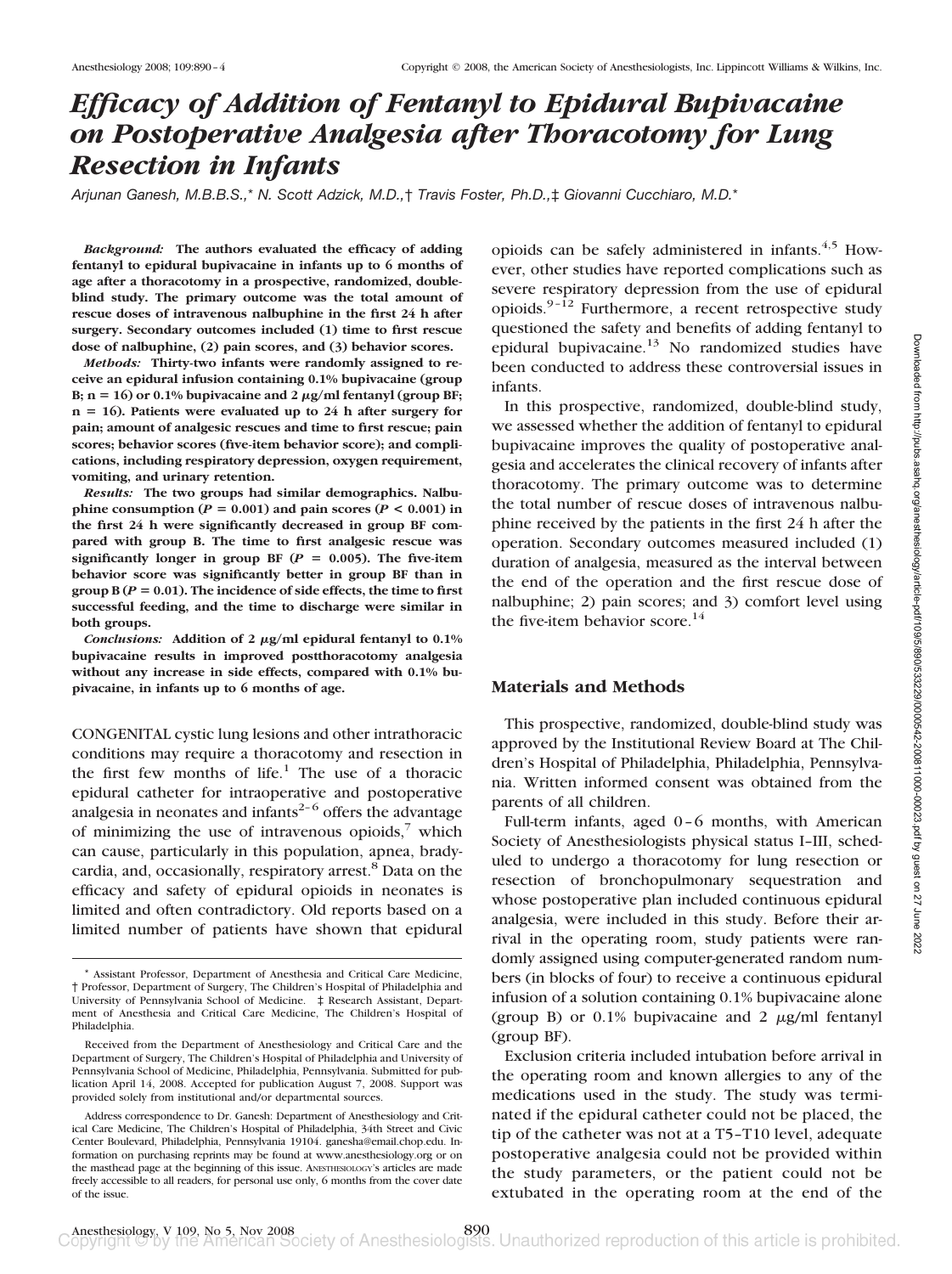procedure. The study was conducted between June 2005 and December 2007.

## *Anesthetic Technique*

On arrival in the operating room and after placement of appropriate monitors (continuous pulse oximetry, electrocardiography, and blood pressure recorded every 3 min), general anesthesia was induced with sevoflurane in oxygen. Neuromuscular blockade was obtained with 0.1 mg/kg vecuronium, and the trachea was intubated. Anesthesia was maintained with desflurane in oxygen and air. Additional doses of intravenous vecuronium (0.05 mg/kg) were administered as needed.

## *Study Protocol*

The study epidural infusion (group B or group BF) was prepared by the pharmacist according to the computer-generated randomization and was then delivered to the operating room. Randomization was performed in blocks of four.

The epidural catheter was placed under sterile conditions through a caudal or a lumbar approach after intubation. The catheter was advanced in the epidural space to the mid-thoracic level (T5–T10), and the position of the tip was confirmed radiologically with contrast (Omnipaque 180; GE Healthcare, Princeton, NJ) (as per protocol in every patient receiving a caudal catheter at our institution). A test dose (0.08 ml/kg) of 1.5% lidocaine with 1:200,000 epinephrine was administered through the epidural catheter. After the test dose, an initial bolus of 0.5 ml/kg bupivacaine, 0.25%, was administered, $^{15}$ and immediately after, the infusion of the study epidural solution was started at a rate of 0.25 ml  $\cdot$  kg<sup>-1</sup>  $\cdot$  h<sup>-1</sup> using a CADD Prizm PCS II pump (model 6101; Smith Medical MD, Inc., St. Paul, MN). Inadequate intraoperative pain relief (heart rate and blood pressure  $> 20\%$  from the basal value) was managed by increasing the concentration of inspired desflurane. No opioids or ketorolac was administered intraoperatively.

## *Postoperative Period*

At the end of the procedure, residual neuromuscular blockade was reversed, and the trachea was extubated. Infants were then transferred to the neonatal intensive care unit (NICU) for monitoring of cardiovascular and respiratory parameters until hospital discharge.

Inadequate postoperative analgesia, defined as a CRIES (Crying, Requires oxygen for saturation  $\leq$  95%, Increased vital signs, Expression, Sleepless) score of 4 or greater,<sup>16</sup> was initially managed with 0.05 mg/kg intravenous nalbuphine every 4 h as needed. In case of persistent increased pain scores, 0.5 mg/kg intravenous ketorolac was then administered every 6 h until patients were comfortable. If an inadequate sensory level (tested by pinching the skin on physical examination) $17$  was noted, a bolus of 1 ml lidocaine, 1%, was administered

through the epidural catheter, and the epidural infusion rate was then increased to 0.3 ml  $\cdot$  kg<sup>-1</sup>  $\cdot$  h<sup>-1</sup>. If pain persisted despite these measures, the epidural study infusion was stopped and replaced with a 0.1% bupivacaine solution and an intravenous infusion of morphine at an initial rate of  $0.02$  mg  $\cdot$  kg<sup>-1</sup>  $\cdot$  h<sup>-1</sup>. Patients who did not void urine after 8 h had their bladder catheterized. Feeding was initiated when the child was awake enough to be fed, had a soft abdomen, and had positive bowel sounds.

# *Study Parameters*

All personnel involved with the intraoperative and postoperative care of the patient were blinded to the patient's group assignment, and only the pharmacist was aware of the randomization code. The evaluation started as soon as the patient arrived at the NICU after surgery, which was designated as time 0. The primary endpoint was the total amount of intravenous nalbuphine administered in the first 24 h postoperative period. The parameters observed included the following:

- 1. Hourly vital signs (blood pressure, heart rate, respiratory rate, oxygen saturation).
- 2. Pain assessment by the nursing staff using the CRIES pain scale,  $16$  which ranges from 0 to 10. This was measured at 0, 1, 4, 8, 12, 16, 20, and 24 h (time 0 corresponded to time of arrival at the NICU).
- 3. Number of intravenous rescue medications administered in the first 24 h, any additional epidural catheter boluses, and increases in epidural infusion rate.
- 4. Time to the first analgesic rescue dose. If the patients received no rescue in the first 24 h, the time to first rescue was considered as 24 h for statistical purposes.
- 5. Time to the first successful feeding (defined as acceptance of a regular oral feeding—formula or breast milk—without vomiting) after the operation.
- 6. Behavior score using the five-item behavior score<sup>18</sup> every 4 h. Each of the five items was scored as 0 or 1. Items were as follows: facial expression—calm and relaxed (0) or pronounced (1); sucking—absent (0) or strong and rhythmic with a pacifying effect (1); spontaneous motor activity—normal (0) or agitated (1); excitability, responsiveness to stimulation—normal (0) or tremulous, clonic movements (1); and excessive flexion (fingers and toes)—absent (0) or present and constant (1). Infants who had a total score of 0 or 1 were judged to have satisfactory behavior.18
- 7. Complications, including respiratory depression (apnea lasting at least 20 s or apnea of any duration associated with heart rate  $\leq 100$  beats/min, oxygen saturation  $<$  90%, or cyanosis), need for intervention (controlled ventilation with bag and mask, reintubation, supplemental oxygen and/or naloxone administration), and urinary retention (requiring bladder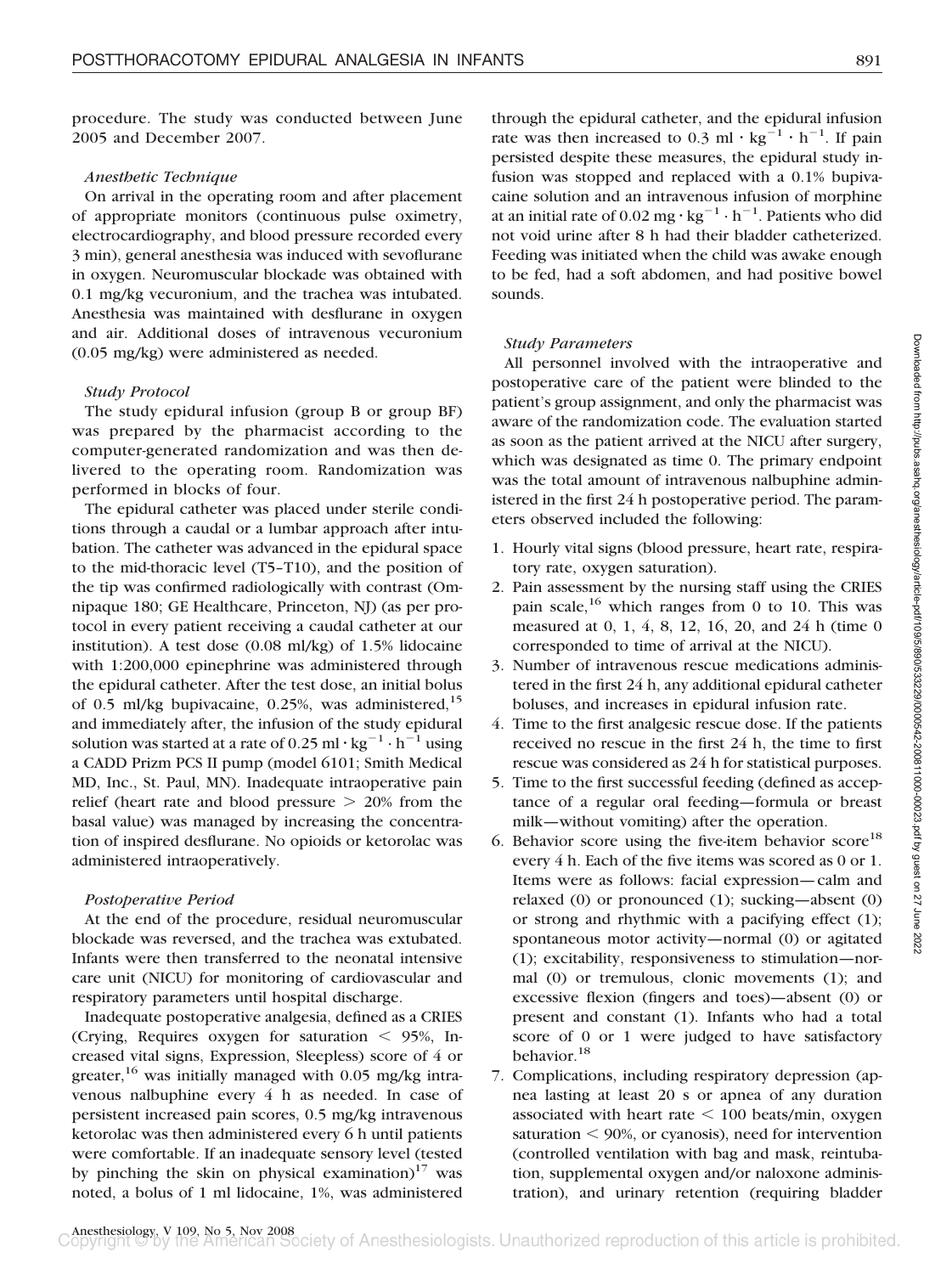catheterization), were recorded. The respiratory rate was measured continuously *via* the electrocardiographic leads and hourly by the nursing staff by physical examination. The lower limit for the cardiorespiratory alarms was set as follows: pulse oximetry, 90%; heart rate, 100 beats/min; and respiratory rate, 20 breaths/min. The apnea alarm time was set at 15 s.

### *Statistical Analysis*

The sample sizes were based on the primary outcome measures involving the amount of intravenous nalbuphine used in the 24 h after admission into the recovery room. We hypothesized a reduction in the use of intravenous nalbuphine of 50% from  $400 \pm 200$  to  $200 \pm 130$  $\mu$ g/kg per 24 h, based on data observed in infants previously treated at The Children's Hospital of Philadelphia. We calculated that 12 patients would be required in each of the two groups to demonstrate a 50% difference in the consumption of intravenous nalbuphine in the first 24 h after thoracotomy at a level of significance of  $P = 0.05$  and a power of 80%. We recruited 16 subjects per group (total 32 infants for two groups) to account for an expected attrition rate of 25%.

The demographic differences between the two groups were assessed by using *t* tests for the continuous variables (age, weight, duration of surgery) and the chisquare test for categorical data (sex). Pain intensity (CRIES scores) was compared between the two groups at different time points using one-way repeated-measures analysis of variance with a series of *t* tests to examine responses over time, followed by the Tukey multiple comparison test when differences between mean values were observed. Nonparametric methods were used when the numerical and ordinal data did not have normal distributions according to the Shapiro–Wilk test of normality (Kruskal–Wallis and Mann–Whitney U test). The log-rank test was used to analyze the difference between the two groups with respect to the time to first dose of rescue medication. Data are presented as mean  $\pm$  SD unless otherwise specified.

The statistical analysis was conducted using Stata/SE 8.2 (StataCorp, College Station, TX).

## **Results**

A total of 32 patients (16 in each group) were enrolled, and everyone completed the study. The two groups were similar with respect to their demographics and type of surgical procedure (table 1). Age distribution was as follows: 0–30 days (BF: 1, B: 0), 31–60 days (BF: 7, B: 10), 61–90 days (BF: 6, B: 3), and greater than 90 days (BF: 2, B: 3). Two children were born preterm (1 in each group). One patient (group B) was born at 34 weeks' gestation with a postconceptual age of 49 weeks, and another (group BF) was born at 35 weeks' gestation with a postconceptual

#### **Table 1. Demographic and Intraoperative Data**

| Parameter                           | Group BF,<br>$n = 16$ | Group B,<br>$n = 16$ | P Value |
|-------------------------------------|-----------------------|----------------------|---------|
|                                     |                       |                      |         |
| Age, days                           | $67 \pm 26$           | $66 \pm 52$          | 0.48    |
| Sex, M/F                            | 7/9                   | 9/7                  | 0.48    |
| Weight, kg                          | $5.1 \pm 1$           | $4.8 \pm 1.3$        | 0.22    |
| Location of the tip of the epidural | T5-T9                 | T6-T10               | 0.2     |
| catheter, range                     |                       |                      |         |
| Duration of surgery, min            | $105 \pm 57$          | $109 \pm 36$         | 0.43    |
| Procedure                           |                       |                      |         |
| Lower lobectomy                     | 12                    | 13                   |         |
| Upper lobectomy                     | 0                     |                      |         |
| Middle lobectomy                    | 1                     | 0                    | 1       |
| Removal of bronchopulmonary         | 3                     | 2                    |         |
| sequestration                       |                       |                      |         |
| Level of incision                   |                       |                      |         |
| Fifth intercostal space             | 15                    | 16                   |         |
| Sixth intercostal space             | 1                     | 0                    |         |

Group B = 0.1% bupivacaine; group BF = 0.1% bupivacaine and 2  $\mu$ g/ml fentanyl.

age of 42 weeks. None of the patients had any significant symptoms related to their intrathoracic condition.

#### *Analgesic Use*

After admission to the NICU, 24-h nalbuphine consumption was significantly reduced (44%) in group BF. The total nalbuphine consumption in the first 24 h was  $121.9 \pm 91.2 \,\mu$ g/kg in group BF and  $218.8 \pm 77.2 \,\mu$ g/kg in group B ( $P = 0.001$ ). The time to first analgesic rescue was significantly longer ( $P = 0.005$ ) in group BF (516  $\pm$ 524 min) than in group B (126  $\pm$  89 min). The total ketorolac consumption was  $0.7 \pm 0.7$  mg in group BF and  $1 \pm 0.7$  mg in group B ( $P = 0.08$ ).

#### *Pain Score*

Patients in group BF experienced significantly less pain than those in group B. The CRIES score in the first 24 h was significantly decreased in group BF  $(1.5 \pm 1.9)$ when compared with group B  $(2.9 \pm 2.3)$  ( $P < 0.001$ ). Figure 1 demonstrates the pain scores at different time intervals in the first 24 h.



**Fig. 1. Box plot showing mean CRIES (Crying, Requires oxygen for saturation < 95%, Increased vital signs, Expression, Sleepless) pain scores with SE bars. \*** *P* **< 0.05.**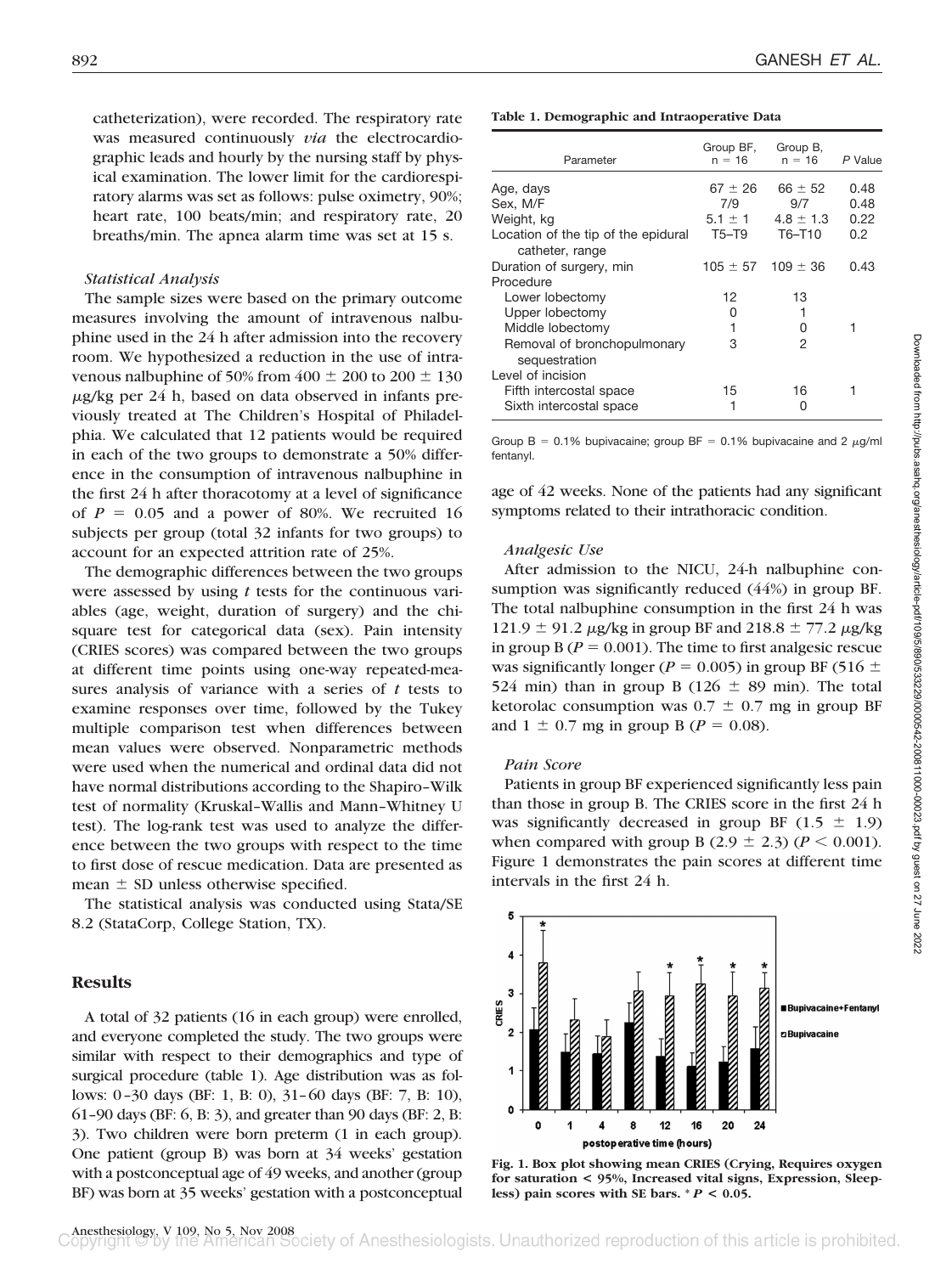### *Other Parameters*

The five-item behavior score (a score of 0 or 1 suggests a calm child) was significantly better in group BF (1  $\pm$ 0.7) than in group B (1.9  $\pm$  1.3) ( $P = 0.01$ ). No significant differences were observed between the two groups  $(415 \pm 285$  min in group BF *vs.* 389  $\pm$  349 min in group B) with respect to time to the first successful feeding  $(P = 0.41)$ . The time to discharge among patients who had no surgical complications was similar in the two groups (median, 2 days; range,  $2-4$  days;  $P = 0.43$ ). Two patients in group BF had persistent pneumothoraces due to continuing leakage and were discharged on days 9 and 16.

Four patients in group B received one lidocaine bolus each, whereas one patient in group BF received a lidocaine bolus ( $P = 0.33$ ). The amount of bupivacaine used in 24 h was  $61.9 \pm 3.7$  mg/kg in group B and  $60.8 \pm 3.0$ mg/kg in group BF  $(P = 0.35)$ .

Two patients in each group had to have their bladder catheterized once for urinary retention. No respiratory events necessitating assisted ventilation or administration of naloxone occurred in either group.

# **Discussion**

This study demonstrates that the addition of fentanyl to bupivacaine in the epidural infusion provides superior analgesia during the first 24 h postoperative period when compared with bupivacaine alone in infants undergoing thoracotomy for lung resection.

The efficacy and safety of epidural opioids have been extensively studied in adult patients with randomized clinical trials. The safety of epidural opioids has also been demonstrated in infants and neonates when vital signs are continuously monitored in the postoperative period.19 Several authors have questioned the validity of these data because they came from retrospective studies. To further complicate the issue, the authors of a recent study have questioned the clinical advantages of adding fentanyl to the local anesthetic in infants. In this report, children who received an epidural infusion of bupivacaine (1 mg/ml) and fentanyl (2-5  $\mu$ g/ml) had a longer hospital stay, more frequent episodes of respiratory depression, and no obvious advantages in analgesia level compared with infants who received epidural bupivacaine (1 mg/ml) alone. $13$  However, this report has several limitations, which include a retrospective design, a nonuniform method of pain assessment and rescue analgesic administration, use of a wide range  $(2-5 \mu g/ml)$ of fentanyl, and lack of information on the position of epidural catheters.

In our study, the addition of fentanyl to the epidural infusate did not have any significant effect on the infants' recovery from surgery and did not delay their return to normal feeding or discharge from the hospital. Also, the incidence of the most common side effects caused by epidural opioids (respiratory depression and urinary retention) was similar in both groups of patients. Delayed respiratory depression after administration of epidural opioids in infants and young children has been reported in the past. $9-12$  However, these reports are associated with the use of high-dose morphine in the epidural space, and not fentanyl. In addition, most of these episodes of respiratory depression have been observed in infants who received supplemental intravenous opioids.<sup>19</sup>

The addition of a low dose of fentanyl to the epidural infusion in this group of patients decreased the need for intravenous rescue medications and offered a longer pain-free interval from the time of administration of the initial epidural bolus. The importance and advantages of providing adequate perioperative analgesia in infants and neonates have been well described.<sup>14,20,21</sup> These include minimizing the endocrine and metabolic responses associated with surgical stress and decreasing the risk of neurobehavioral changes later in childhood.<sup>22-26</sup> Patients undergoing thoracotomy for lung resection usually experience severe postoperative pain and would benefit from an effective postoperative analgesic regimen.

It has been shown that it is necessary to use higher infusion rates to obtain adequate analgesia when using epidural infusions that contain local anesthetic only. $27$ Particular attention must be paid to the infusion rates used in neonates and young infants to prevent local anesthetic toxicity.<sup>28-30</sup> The following maximum epidural infusion rates for bupivacaine have been recommended:  $0.4 - 0.5$  mg  $\cdot$  kg<sup>-1</sup>  $\cdot$  h<sup>-1</sup> in older infants and 0.2–0.25 mg  $\cdot$  kg<sup>-1</sup>  $\cdot$  h<sup>-1</sup> in neonates.<sup>29</sup> The same author has also suggested that children may not report the classic symptoms of central nervous system toxicity as adults do and may only manifest symptoms such as restlessness or agitation. The addition of opioids to local anesthetics in epidural infusions has been recommended to diminish the doses and toxicities of either drug.<sup>29</sup> In our study, however, no significant reduction in the amount of local anesthetic administered was noted in group BF.

We observed that patients who received epidural fentanyl, in addition to experiencing less pain, also had improved behavior scores. A score of 0 or 1 is considered to be ideal behavior and reflects a relaxed, quiet, and comfortable child. Although originally used in mechanically ventilated neonates,<sup>18</sup> this scoring method gives a global measurement of the level of pain and stress experienced by neonates.

In the study design, we purposefully did not extend the analysis beyond the initial 24 h after the operation because most of the chest tubes are usually removed (approximately 70% of infants who undergo lung resections) within 24 h from surgery at our institution and patients are discharged home on postoperative day 2. It